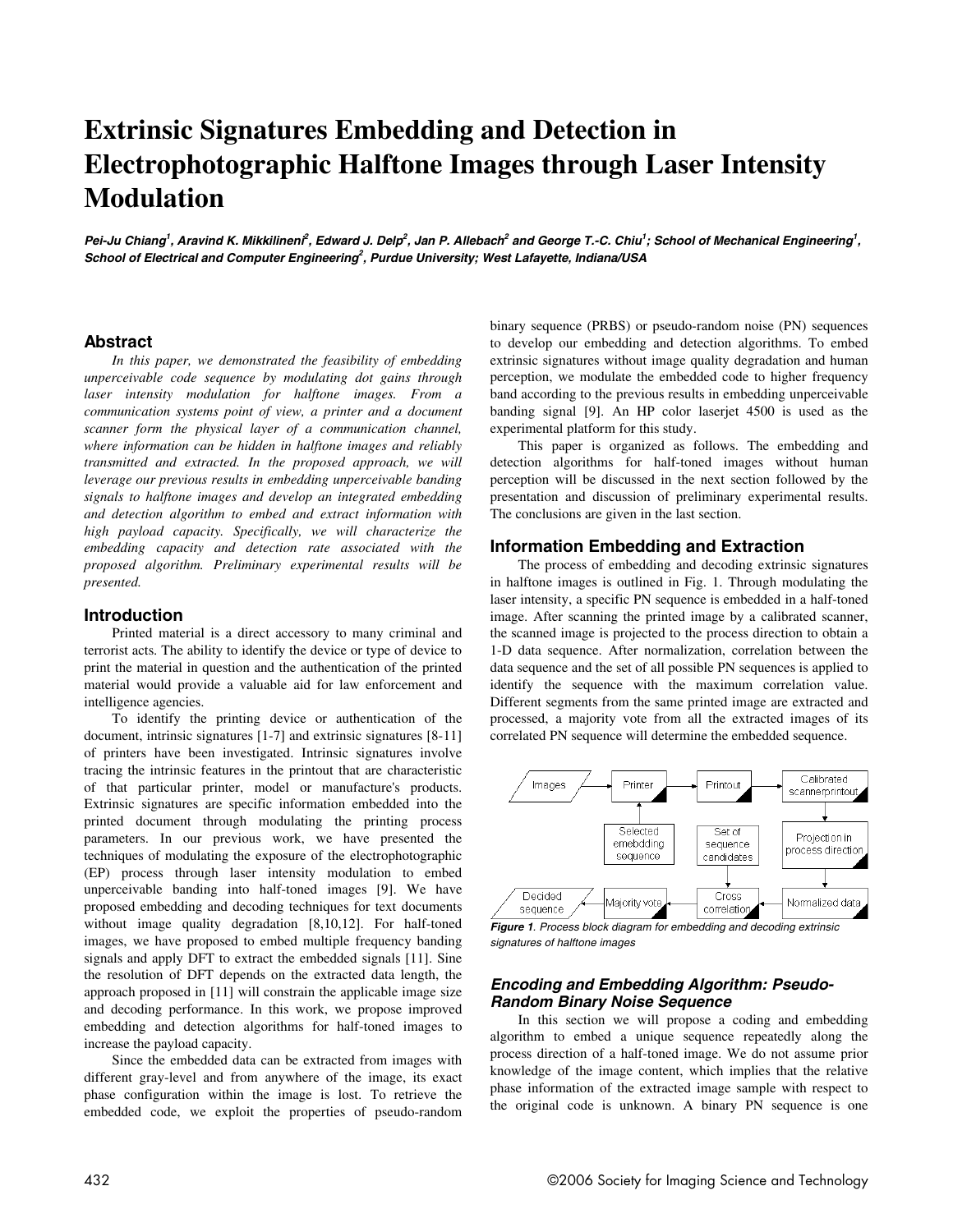possible solution to avoid the lack of synchronization between the detector and the encoder [12]. In this work, the *Gold sequence* [12], which is one type of binary PN sequences, will be used. An *n*-bit Gold sequence has the following properties:

- Period  $T = 2^n 1$
- $\bullet$  2<sup>n</sup> + 1 different sequences in one code set
- Cross-correlation values take on the same 3 values for each pair of sequences, which are  $-1$ ,  $t(n) - 2$  and  $-t(n)$ , where  $t(n) = 1+2^{[(n+2)/2]}$

However, the printed image will not be able to present each element of sequence precisely due to the limited MTF of the printer. For example, if the sequence is  $\{1 \ 1 -1 \ 1 \}$ , then  $-1$  will not be printed clearly because the resolution of the printer is limited and the dot that represents of the element –1 will be overlapped by its neighbor dots. To reduce this effect, each element in each sequence is repeated  $T_s$  times. For example,  $\{1 - 1\}$ 1} is expanded to  $\{1 \mid 1 -1 -1 1 1\}$  for  $Ts = 2$ . Therefore, the total length of each sequence becomes *Ts*⋅*T*. For instance, if  $n = 5$ , we will have 33 different sequences, that means we have 33 different candidates to embed signal into the image. If we repeat each element of the selected sequence  $T_s = 5$  times, we need at least  $Ts·T = 5·31 = 155$  scan-lines to represent one period of the sequence. Table 1 shows the numbers of scan-line we need to represent one period of the sequence for different *n* and *Ts*. The right column of the table represents the number of sequence candidates based on the selection of *n*. From a payload capacity point of view, it is desirable to have reliable detection using the shortest extracted data length, i.e. smallest number of scan-lines. There is obviously a trade-off between the required data sequence length and the reliability of detection. Note to preserve the desired PN sequence property, *n* cannot be too small.

**Table 1: Required extracted data length and number of sequence candidates for a Gold sequence** 

| $Ts*T$<br>(scan-lines) | $Ts=1$ | $Ts = 3$ | $Ts=5$ | Number of<br>sequence<br>candidates |
|------------------------|--------|----------|--------|-------------------------------------|
| $n=5$                  | 31.    | 93       | 155    | 33                                  |
| $n=6$                  | 63     | 189      | 315    | 65                                  |
| $n=7$                  | 127    | 381.     | 635    | 129                                 |

Since the Gold sequence is a binary sequence, its spectrum is a sinc function with bandwidth depending on  $T_s$ . Here we define the elements in one Gold sequence to be  $[x_1, ..., x_{2^n-1}]$ . Based on the laser intensity modulation threshold developed in [9], high spatial frequency region provides a larger range of intensity modulation while staying below the human perception threshold. Therefore, to exploit the larger modulation range at higher spatial frequency, the actual embedded sequence code  $X(l)$  is the product of the original PN code sequence  $x_i$  with a high spatial frequency carrier signal, which can be presented as

$$
X(l) = \sum_{i=0}^{T-1} x_i l(l - iT_s) \sin(2\pi F_s (l - iT_s) / R_p)
$$
 (1)

where  $F_s$  is the modulation frequency and  $R_p$  is the resolution of the printer. The embedded sequence  $X(l)$  is then embedded into the half-toned image by a channel coder matching the binary value to a appropriately selected laser intensity. A typical code is to match the value 1 with the maximum allowable intensity and the value −1 to the minimal allowable intensity.

#### **Detection Algorithm**

To detect the embedded signal, a scanned image is first segmented into many sub-images. Let  $N_m$  represents the set of subimages in the  $m_{\text{th}}$  image and  $X^*_{mn}$  represents the extracted data from the  $n_{th}$  sub-images of the  $m_{th}$  image and let the sequence candidates be  $X_k$ , where  $k$  is the index of the sequences indexed from 1 to  $2^n + 1$ . The correlation between sequence candidates  $X_k$ and extracted data *X\* mn* can be presented as:

$$
\rho_{mn}^{k} = \max_{l=1 \sim TsT} \frac{X_{mn}^{*} \cdot X_{k}(l)}{|X_{mn}^{*}||X_{k}(l)|}
$$

For each image *m*, we count the percentages of sub-images with greatest maximum correlation value with sequence candidate  $X_k$  can be written as

$$
P_m^k = \frac{1}{|N_m|} \sum_{\substack{n \in N_m \\ i = 1 \sim 2^n + 1}} 1(\rho_{mn}^k \ge \rho_{mn}^i)
$$

The decoded sequence for image  $m$ ,  $X_m$ , is estimated by choosing the sequence with the maximum percentage  $P_m^k$ , i.e.

$$
X_m = X_k
$$
, if  $P_m^k \ge P_m^i$ ,  $i = 1 \sim 2^n + 1$ 

To measure the overall performance of this embedding and detection algorithm, the percentage of sub-images in all the images that has its maximum correlation value corresponding to the actual encoded sequence  $X_*$  is calculated as

$$
P^* = \sum_{i=1}^{M} P_i^* \tag{2}
$$

where *M* is the total number of printed images. The majority vote result *P*, which represents the percentages of images that are decoded correctly can be calculated as

$$
P = \frac{1}{M} \sum_{m=1}^{M} 1(X_m = X_*)
$$
\n(3)

#### **Experimental Results**

To test the algorithms we proposed in last section, a test page with 50% gray filled image is used and printed with the printer's default halftone. Each test page is printed 5 times. In this work, a 5 bit  $(n = 5)$  PN sequence is used with the embedded sequence indexed as sequence 1. To determine an appropriate  $T_s$  value as shown in Table 1, the  $P<sup>1</sup>$  values, see Eq. (2), are measured for different  $T_s$  with modulation amplitude  $\Delta V = 0.1V$  and the results are shown in Table 2. From Table 2, we can see that when  $T_s$ increases, the percentage  $P<sup>1</sup>$  of sub-images with maximum correlation value with sequence 1 also increases. Therefore, as mentioned in last section, there is a trade-off between detection rate and  $T_s$ , i.e., data length. For  $T_s = 5$ , the corresponding detection rate is high and the required data length, 155 scan-lines, is about a quarter of an inch at 600 dpi printer resolution. For the subsequent experiments,  $T_s = 5$  will be used. Note that for this coding sequence, the theoretical maximum payload capacity is about 20 bits per inch. Of course, the achievable and reliable payload capacity will be less.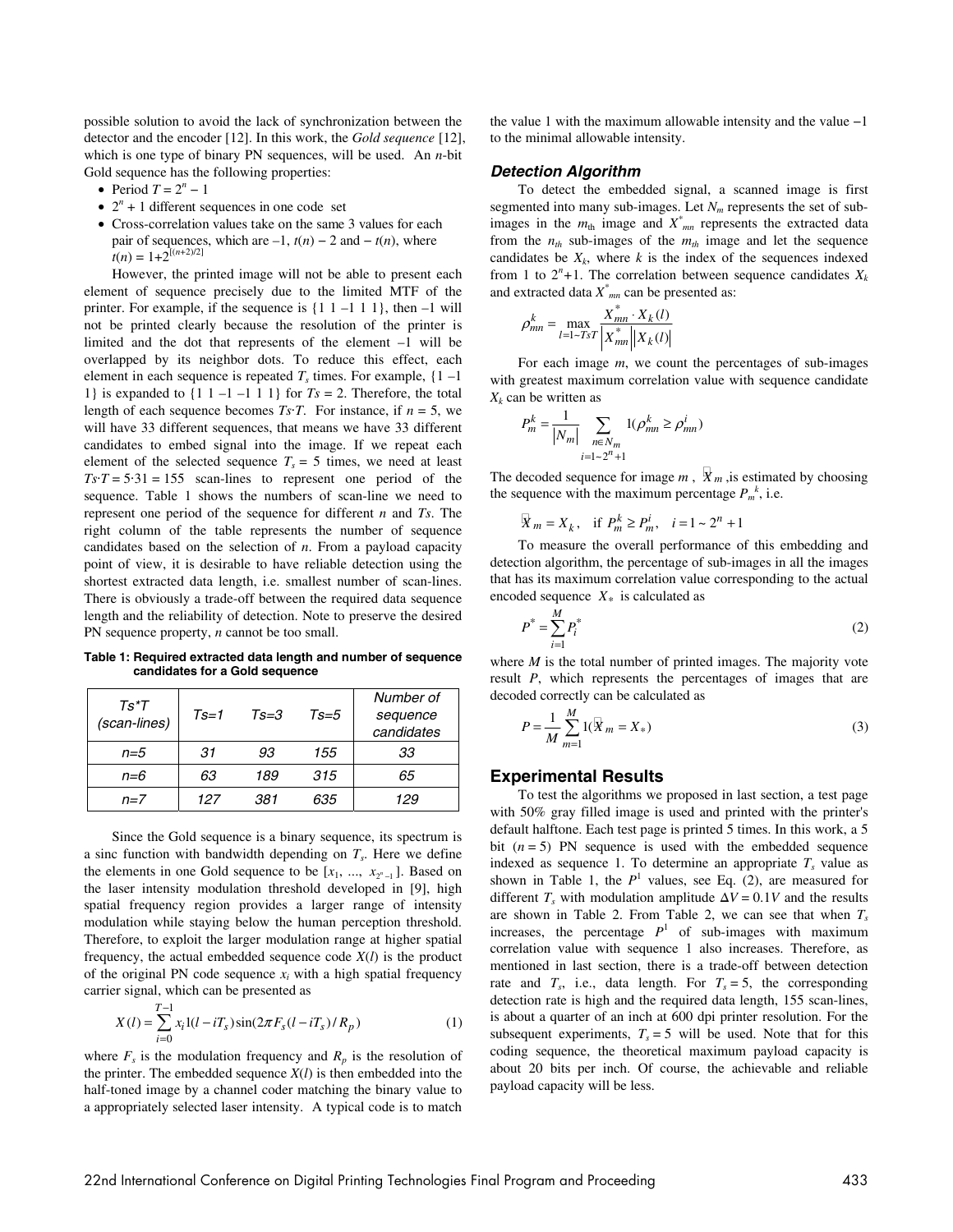Table 3 shows the detection rate  $P<sup>1</sup>$  for different modulation amplitudes ∆*V*. It is obvious to note that higher modulation amplitude implies higher energy of the embedding signal that will translates to higher detection rate.

Although with high detection rate, the square gratings associated with the PN sequence is visible even with modulation amplitude that is fall below the human visual threshold. As discussed in the previous section, one possible solution to reduce the visibility of the embedded code is to modulate the sequence to higher spatial frequencies, see Eq. (1). Table 4 shows the detection rate  $P<sup>1</sup>$  of the modulated code sequence where the original code is modulated to spatial frequencies 60 and 120 cycles per inch, respectively. From Table 4, the detection rate decreases as the modulation frequency increase because of the limited MTF of the printing system. However, with 33 candidate sequences, 46.86% of the extracted data voted for sequence 1, the correct choice, is a sufficient high percentage. Figure 2 shows the  $P<sup>k</sup>$  values for all the 33 candidate sequences. From Fig. 2, except for sequence 1, none of the other 32 sequences received more than 5% of the vote, with an average voting rate of 100/33=3.03% that is associated with an uncorrelated noise sequence.

Table 5 shows the majority vote result *P* for the two modulation frequencies and two modulation amplitude ∆*V*  $=0.1/0.05$  [V], respectively. As can be seen, the majority vote result are 5 votes out of 5 images for both modulation frequencies at the modulation amplitude of 0.1 volt. Figures 3 and 4 compare a un-modulated printed image with one that is printed with a coded sequence with a modulation frequency of 120 cycles/in and laser intensity modulation of 0.1 volt. Comparing Figures 3 and 4, there are no visible degradation of image quality or visible indication of an coded message.

**Table 2: Percentage P<sup>k</sup> values for different Ts with k=1, n=5 and**  ∆**V=0.1V**

|     | $1 - 7$ | $T_c = 3$     | 5=، ا |
|-----|---------|---------------|-------|
| n=5 | 1.14%   | 91.38% 96.57% |       |

**Table 3: Percentage P<sup>k</sup> values for different** ∆**V with k=1, <sup>n</sup>=5, and** 

 $T = 5$ 

| .            |        |        |                                                                |
|--------------|--------|--------|----------------------------------------------------------------|
|              |        |        | $\Delta V = 0.1(V)$ $\Delta V = 0.05(V)$ $\Delta V = 0.025(V)$ |
| $n=5, T_s=5$ | 96.57% | 40.57% | 5.71%                                                          |

**Table 4: Percentage P<sup>k</sup> for different** ∆**V and F<sup>s</sup> with k=1, <sup>n</sup>=5, and**   $T = 5$ 

| 1 e v                 |                        |                         |
|-----------------------|------------------------|-------------------------|
| ים                    | $F_s = 60$ (cycles/in) | $F_s = 120$ (cycles/in) |
| $\Delta V = 0.1$ (V)  | 86.86%                 | 46.86%                  |
| $\Delta V = 0.05$ (V) | 20%                    | 8%                      |

Table 5: Majority vote result *P* for different ∆V and  $F_s$  with  $k=1$ , **<sup>n</sup>=5, and Ts=5** 

|              | $F_s = 60$ (cycles/in) | $F_s = 120$ (cycles/in) |
|--------------|------------------------|-------------------------|
| $V=0.1$ (V)  | 100%                   | 100%                    |
| $V=0.05 (V)$ | 80%                    | 20%                     |



**Figure 2**. Percentage of votes for the 33 candidate sequences



**Figure 3**. Printed image without any modulation



**Figure 4.** Printed image modulated with  $\Delta V = 0.1$ ,  $F_s = 120$  cycles/in, n=5 and  $T_s = 5$ 

#### **Conclusions**

We have demonstrated the feasibility to embed and extract binary PN sequences into half-toned images without visible image degradation. No a priori information of the original image is required, nor is synchronization needed during decoding. A theoretical maximum payload capacity can be predicted with the proposed methods. Repeatedly embedding the same code sequence